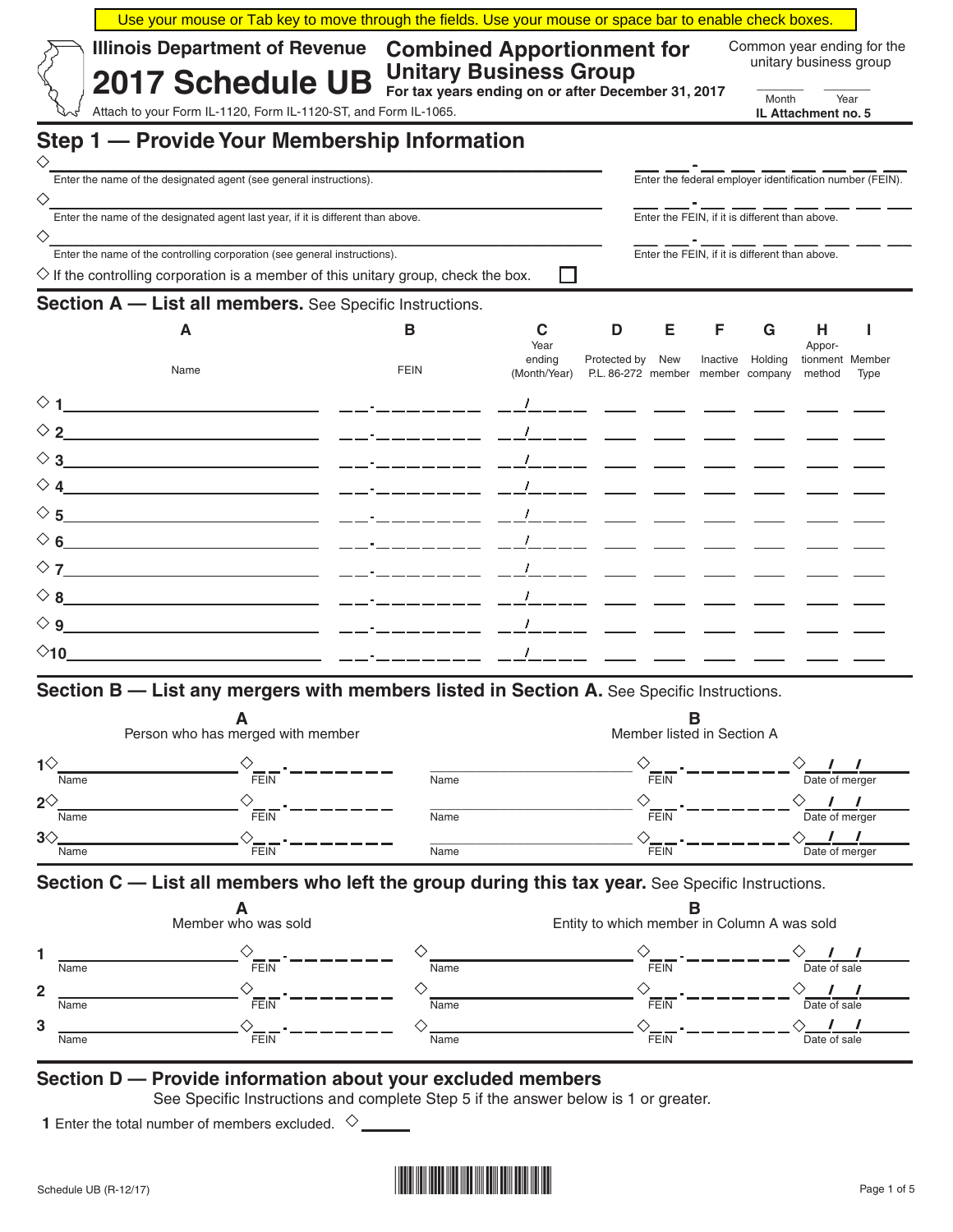

Enter your name as shown on the tax return of the member filing the Schedule UB.<br>Enter your federal employer identification number.

## **Step 2 - Figure your federal taxable income .** Read specific instructions before completing.

|                                                   | A                | B                               | $\mathbf C$           | D<br>Eliminations and                                  |                         | E                  |
|---------------------------------------------------|------------------|---------------------------------|-----------------------|--------------------------------------------------------|-------------------------|--------------------|
| ◇                                                 | <b>FEIN</b>      | ♦<br><b>FEIN</b><br><b>FEIN</b> |                       | adjustments<br>between members<br>(attach explanation) |                         | Combined<br>totals |
| 1 Net receipts or sales                           | $-00$            | $-00$                           | $-00$                 | $\bullet$ 00                                           | 1                       | $\cdot 00$         |
| 2 Cost of goods sold                              | $-00$            | $-00$                           | $\bullet$ 00          | $-00$                                                  | $\overline{\mathbf{2}}$ | $\cdot 00$         |
| 3 Gross profit. Subtract                          |                  |                                 |                       |                                                        |                         |                    |
| Line 2 from Line 1.                               | $_{\bullet}00$   | $_{\bullet}00$                  | $_{\bullet}00$        | $_{\bullet}00$                                         | 3                       | $\cdot 00$         |
| 4 Dividends                                       | $-00$            | .00                             | .00                   | .00                                                    | 4                       | $\cdot 00$         |
| 5 Interest                                        | $-00$            | $\underline{00}$                | .00                   | $\cdot 00$                                             | 5                       | $\cdot 00$         |
| 6 Gross rents                                     | .00              | .00                             | .00                   | .00                                                    | 6                       | $\cdot 00$         |
| 7 Gross royalties                                 | $-00$            | $\underline{00}$                | $\underline{00}$      | $\underline{\bullet 00}$                               | 7                       | $\cdot 00$         |
|                                                   |                  |                                 |                       |                                                        | 8                       | $\cdot 00$         |
| 8 Capital gain net income<br>9 Net gain or loss   | $-00$            | $-00$                           | $-00$                 | .00                                                    |                         |                    |
| from U.S. Form 4797                               | $_{\bullet}00$   | .00                             | $_{\bullet}00$        | $_{\bullet}00$                                         | 9                       | $\cdot 00$         |
| 10 Other income                                   | $\bullet$ 00     | .00                             | .00                   | .00                                                    | 10                      | $\cdot 00$         |
| 11 Total income, Add                              |                  |                                 |                       |                                                        |                         |                    |
| Lines 3 through 10.                               | $-00$            | .00                             | $-00$                 | $\underline{\bullet 00}$                               | 11                      | $\cdot 00$         |
| 12 Compensation of officers                       | $-00$            | .00                             | .00                   | $-00$                                                  | 12                      | $\cdot 00$         |
| 13 Salaries and wages                             |                  |                                 |                       |                                                        |                         |                    |
| less employment credit                            | $-00$            | $\cdot 00$                      | $-00$                 | $_{\bullet}00$                                         | 13                      | $\cdot 00$         |
| 14 Repairs and maintenance                        | .00              | 00                              | .00                   | .00                                                    | 14                      | $\cdot 00$         |
| 15 Bad debts                                      | $-00$            | .00                             | $\underline{00}$      | $_{\bullet}00$                                         | 15                      | $\cdot 00$         |
| 16 Rents                                          | $-00$            | $\cdot 00$                      | $-00$                 | $-00$                                                  | 16                      | $\cdot 00$         |
| 17 Taxes and licenses                             | .00              | 00                              | $\underline{00}$      | .00                                                    | 17                      | $\cdot 00$         |
| 18 Interest                                       | $-00$            | .00                             | $-00$                 | $_{\bullet}00$                                         | 18                      | $\cdot 00$         |
| <b>19</b> Charitable Contributions                | $-00$            | $\cdot 00$                      | $-00$                 | $-00$                                                  | 19                      | $\cdot 00$         |
| 20 Depreciation                                   | $\cdot 00$       | .00                             | .00                   | .00                                                    | 20                      | $\cdot 00$         |
| 21 Depletion                                      | .00              | $_{\bullet}00$                  | .00                   | $_{\bullet}00$                                         | 21                      | $\cdot 00$         |
| 22 Advertising                                    | $-00$            | $\cdot 00$                      | $-00$                 | $-00$                                                  | 22                      | $\cdot 00$         |
| 23 Pension plan, etc.                             | $\underline{00}$ | .00                             | $\underline{00}$      | $\cdot 00$                                             | 23                      | $\cdot 00$         |
| 24 Employee benefit                               |                  |                                 |                       |                                                        |                         |                    |
| programs                                          | $\bullet$ 00     | $-00$                           | $-00$                 | •00                                                    | 24                      | $\bullet$ 00       |
| 25 Domestic Production                            |                  |                                 |                       |                                                        |                         |                    |
| <b>Activities Deduction</b>                       | $\underline{00}$ | $\underline{00}$                | $\underline{00}$      | .00                                                    | 25                      | $_{\bullet}00$     |
| 26 Other deductions                               | $-00$            | $\underline{00}$                | $\underline{00}$      | $-00$                                                  | 26                      | $\cdot 00$         |
| 27 Total deductions. Add                          |                  |                                 |                       |                                                        |                         |                    |
| Lines 12 through 26.                              | $\underline{00}$ | $\underline{00}$                | $\underline{00}$      | $\underline{00}$                                       | 27                      | $_{\bullet}00$     |
| 28 Taxable income. Subtract                       |                  |                                 |                       |                                                        |                         |                    |
| ◇<br>Line 27 from Line 11.                        | 00.              | <u>,00</u> ◇                    | 00.<br>◇              | .00                                                    | 28                      | $\cdot 00$         |
| 29 a Net operating                                |                  |                                 |                       |                                                        |                         |                    |
| $\diamondsuit$<br>loss deduction                  | .00              | <u>,oo</u> ◇<br>♦               | $\underline{00}$<br>♦ | .00                                                    | 29a                     | $\cdot 00$         |
| ◇<br><b>b</b> Special deductions                  | $\underline{00}$ | <u>,00</u> ◇<br>◇               | $\underline{00}$<br>♦ | $\underline{00}$                                       | 29 <sub>b</sub>         | $\cdot 00$         |
| c Total NOL and                                   |                  |                                 |                       |                                                        |                         |                    |
| special deductions                                | $-00$            | $\underline{00}$                | $-00$                 | $\underline{00}$                                       | 29c                     | $\cdot 00$         |
| 30 Federal taxable income<br>or loss for Illinois |                  |                                 |                       |                                                        |                         |                    |
| purposes. Subtract                                |                  |                                 |                       |                                                        |                         |                    |
| Line 29c from Line 28.                            | .00              | .00                             | .00                   | .00                                                    | 30                      | $\cdot 00$         |

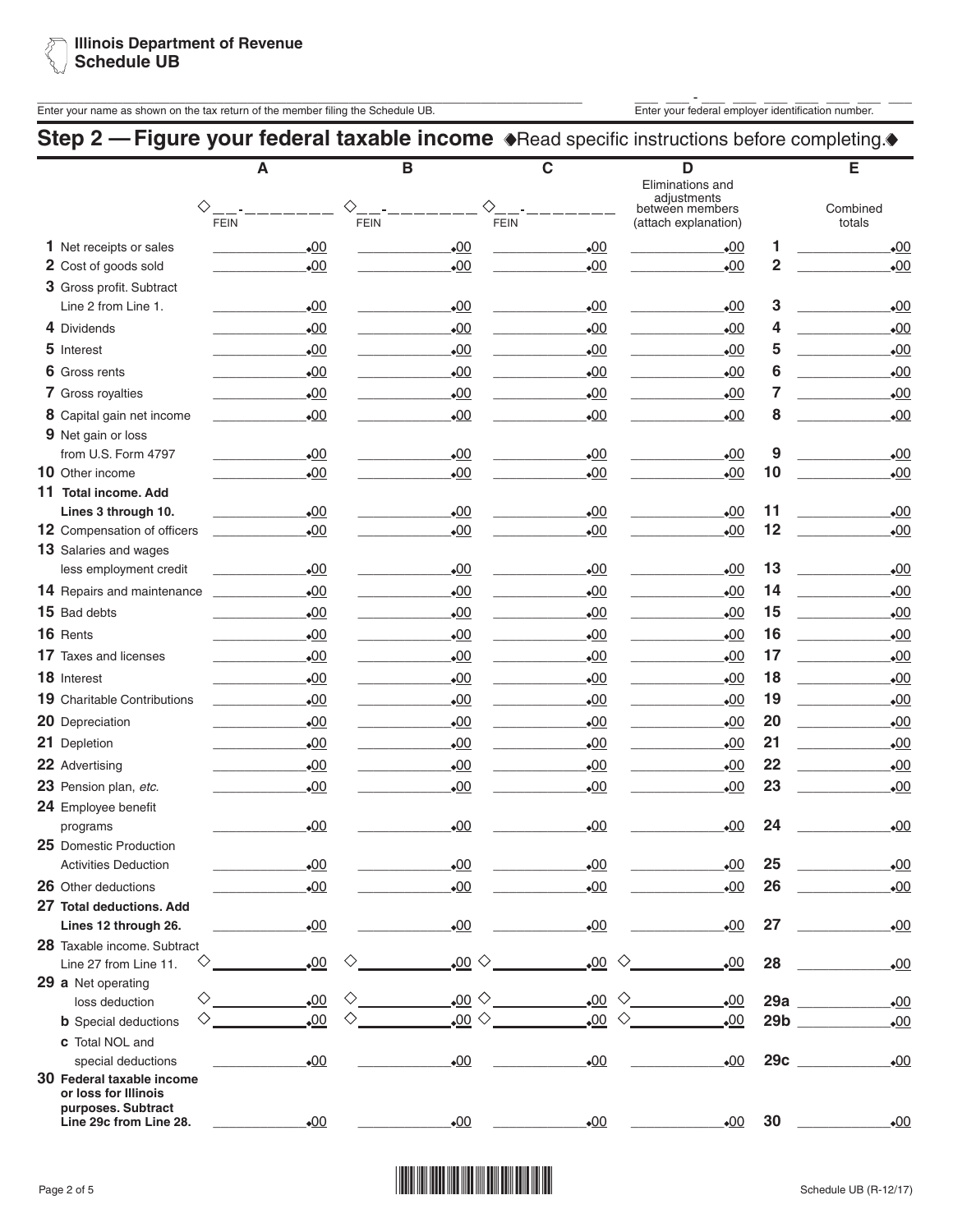Enter your name as shown on the tax return of the member filing the Schedule UB.<br>Enter your federal employer identification number.

| Step 3 — Figure your combined business income                                                                                 | Α<br><b>FEIN</b> | в<br><b>FEIN</b> | С<br><b>FEIN</b> | D<br>Eliminations and<br>adjustments<br>between members<br>(attach explanation) |                 | Е<br>Combined<br>totals                        |
|-------------------------------------------------------------------------------------------------------------------------------|------------------|------------------|------------------|---------------------------------------------------------------------------------|-----------------|------------------------------------------------|
| <b>1</b> Enter the amounts from                                                                                               |                  |                  |                  |                                                                                 |                 |                                                |
| Step 2, Line 30.<br><b>Addition Modifications</b>                                                                             | $\bullet$ 00     | $-00$            | $-00$            | $\bullet$ 00                                                                    |                 |                                                |
| 2 Net operating loss deduction<br>from Step 2, Line 29a                                                                       | $-00$            | $-00$            | $\underline{00}$ | $-00$                                                                           | $\overline{2}$  | $_{\bullet 00}$                                |
| 3 State, municipal, and other<br>interest income excluded in<br>arriving at Line 1                                            | $-00$            | $-00$            | $\underline{00}$ | $-00$                                                                           | 3               | <u>.00</u> ◇                                   |
| 4 Illinois income and replacement<br>tax and surcharge deducted                                                               |                  |                  |                  |                                                                                 |                 |                                                |
| in arriving at Line 1                                                                                                         | $-00$            | $-00$            | $-00$            | $-00$                                                                           | 4               | $_{\bullet 00}$                                |
| 5 Illinois Special Depreciation                                                                                               | $\bullet$ 00     | $\bullet$ 00     | .00              | $\bullet$ 00                                                                    | 5               | $_{\tiny \circ}$ 00 $^{\diamond}$              |
| <b>6</b> Related-party expenses                                                                                               | .00              | 00               | $-00$            | $-00$                                                                           | 6               | $_{\bullet}00$                                 |
| <b>7</b> Distributive share of additions                                                                                      | $-00$            | $-00$            | •00              | •00                                                                             | 7               | $_{\odot 00}$                                  |
| 8 Other additions                                                                                                             | .00              | $_{\bullet}00$   | $\bullet$ 00     | .00                                                                             | 8               | $_{\bullet}00$                                 |
| 9 Total income or loss.<br>Add Lines 1 through 8.                                                                             | $\bullet$ 00     | $-00$            | $-00$            | •00                                                                             | 9               | $-00$                                          |
| <b>Subtraction Modifications</b>                                                                                              |                  |                  |                  |                                                                                 |                 |                                                |
| 10 Interest income from U.S.<br>Treasury and other exempt<br>federal obligations                                              | $-00$            | 00               | .00              | $-00$                                                                           |                 | $_{\bullet}00$<br>$10$ $\qquad$                |
| 11 River Edge Redevelopment<br>Zone Dividend subtractions                                                                     | $\bullet$ 00     | $-00$            | .00              | $-00$                                                                           |                 | $_{\bullet}00$ $\diamond$<br>$11 - 1$          |
| <b>12</b> River Edge Redevelopment<br>Zone Interest subtraction                                                               | $-00$            | $-00$            | $-00$            | $\bullet$ 00                                                                    |                 | $_{\bullet}00$ $\diamond$<br>$12 \quad \qquad$ |
| 13 High Impact Business<br>Dividend subtractions                                                                              | $\bullet$ 00     | $-00$            | $-00$            | $\bullet$ 00                                                                    | 13              | $_{\bullet}00$                                 |
| <b>14</b> High Impact Business<br>Interest subtraction                                                                        | .00              | $-00$            | $-00$            | $-00$                                                                           |                 | $_{\bullet 00}$<br>$14$ $-$                    |
| <b>15</b> Contribution subtraction                                                                                            | $-00$            | $\cdot 00$       | $-00$            | $-00$                                                                           |                 | $_{\bullet}00$                                 |
| 16 Contributions to certain job<br>training projects                                                                          | .00              | $-00$            | .00              | .00                                                                             | 16              | $_{\bullet 00}$                                |
| 17 Foreign Dividend subtraction                                                                                               | .00              | $-00$            | $-00$            | $\cdot 00$                                                                      | 17 <sub>2</sub> | <u>.00</u> ◇                                   |
| 18 Illinois Special Depreciation<br>subtraction                                                                               | $-00$            | $-00$            | $-00$            | $-00$                                                                           | 18              | $_{\bullet}00$                                 |
| 19 Related-party expenses<br>subtraction                                                                                      | $-00$            | $-00$            | $\underline{00}$ | $-00$                                                                           | 19              | $_{\bullet}00^{\diamond}$                      |
| 20 Distributive share of<br>subtractions                                                                                      | $-00$            | 00               | $\underline{00}$ | $-00$                                                                           |                 | $_{\bullet 00}$<br>$20$ $\qquad$               |
| 21 Other subtractions                                                                                                         | .00              | 00               | .00              | .00                                                                             |                 | $_{\bullet}$ 00 $\diamond$<br>$21$ 21          |
| 22 Total subtractions.<br>Add Lines 10 through 21.                                                                            | .00              | 00               | $\bullet$ 00     | $-00$                                                                           |                 | 22<br>.00                                      |
| 23 Base income or loss.<br>Subtract Line 22 from Line 9.                                                                      | .00              | .00              | $\bullet$ 00     | .00                                                                             |                 | $\bullet$ 00<br>23                             |
| 24 Nonbusiness income or loss                                                                                                 | $-00$            | $-00$            | $\underline{00}$ | $\underline{00}$                                                                |                 | 24<br>$_{\bullet}$ 00 $^{\diamond}$            |
| 25 Business income or loss from<br>non-unitary partnerships,<br>partnerships included on this<br>Schedule UB, S corporations, |                  |                  |                  |                                                                                 |                 |                                                |
| trusts, or estates. (See instr.)                                                                                              | $\bullet$ 00     | .00              | .00              | .00                                                                             |                 | $_{\bullet}00 \diamondsuit$                    |
| $26$ Add Lines 24 and 25.<br>27 Combined unitary business                                                                     | $\bullet$ 00     | $-00$            | $-00$            | .00                                                                             |                 | 26<br>.00                                      |
| income or loss. Subtract<br>Line 26 from Line 23.                                                                             | $-00$            | $-00$            | $-00$            | $\bullet$ 00                                                                    |                 | $27 \quad \overline{\quad}$<br>$-00$           |

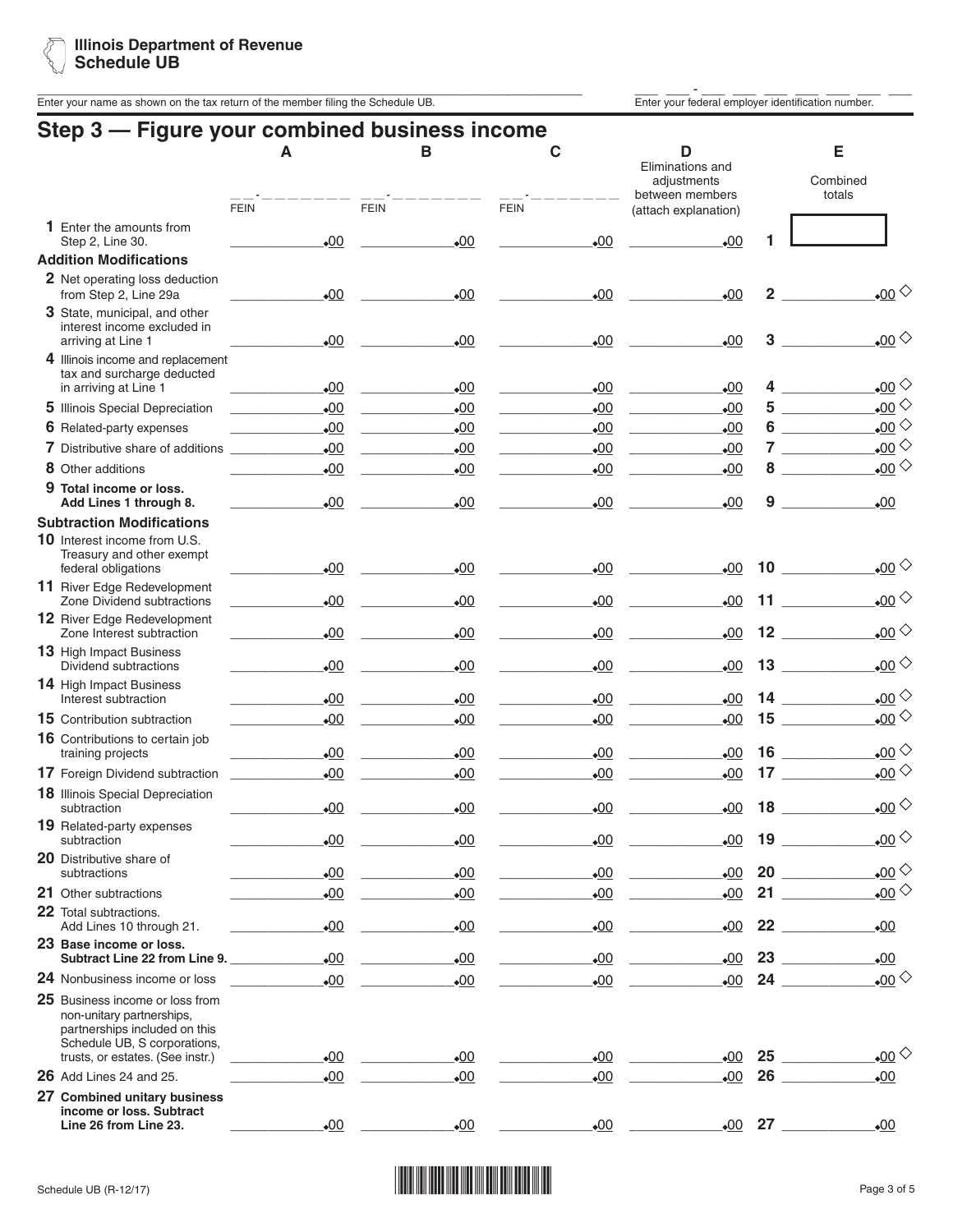

| Enter your name as shown on the tax return of the member filing the Schedule UB.                                            |                             |              |                    |                       |             |                       | Enter your federal employer identification number. |                         |
|-----------------------------------------------------------------------------------------------------------------------------|-----------------------------|--------------|--------------------|-----------------------|-------------|-----------------------|----------------------------------------------------|-------------------------|
| Step 4 - Figure your apportionment factor                                                                                   |                             |              |                    |                       |             |                       |                                                    |                         |
|                                                                                                                             | $A \Diamond$<br><b>FEIN</b> |              | $FEN$ <sup>-</sup> | $\mathsf{B} \Diamond$ | <b>FEIN</b> | $\mathbf{C} \Diamond$ |                                                    | D<br>Combined<br>totals |
| 1 Enter your combined unitary business income or loss from Step 3, Column E, Line 27 here.                                  |                             |              |                    |                       |             |                       |                                                    |                         |
| Apportionment factor for tax years ending on or after December 31, 2016                                                     |                             |              |                    |                       |             |                       |                                                    |                         |
| 2 Enter the net sales<br>everywhere.                                                                                        |                             | .00          |                    | .00                   | ◇           | .00                   | 2                                                  | $\bullet$ 00            |
| 3 Enter the net sales<br>within Illinois.                                                                                   |                             | $\bullet$ 00 |                    | .00                   | ♦           | .00                   | 3                                                  | $-00$                   |
| 4 Apportionment factor<br>Divide Line 3 of each<br>Column by Line 2, Column D<br>(round to the sixth<br>decimal place).     |                             |              |                    |                       |             |                       |                                                    |                         |
| 5 Illinois business income<br>or loss.                                                                                      |                             | $-00$        |                    | $\cdot 00$            |             | .00                   | 5                                                  | .00                     |
| 6 Nonbusiness income or<br>loss.                                                                                            |                             | .00          |                    | .00                   | ◇           | .00                   | 6                                                  | $-00$                   |
| 7 Non-unitary or combined<br>partnership business<br>income or loss.                                                        |                             | .00          |                    | .00                   | ◇           | .00                   |                                                    | .00                     |
| 8 Net income or loss.                                                                                                       |                             | $-00$        |                    | $-00$                 |             | $-00$                 | 8                                                  | $\bullet$ 00            |
| 9 Net income or loss of<br>members who are not                                                                              |                             | .00          |                    | 00 <sub>o</sub>       |             | $\bullet$ 00          | 9                                                  | $\bullet$ 00            |
| C corporations.<br>10 Combined net income.                                                                                  |                             | .00          |                    | •00                   |             | $_{\bullet}00$        | 10                                                 | $\bullet$ 00            |
| If the amount in Column D, Line 10 is negative, complete Lines 11 through 13.                                               |                             |              |                    |                       |             |                       |                                                    |                         |
| 11 Net loss from Line 8.                                                                                                    |                             | $-00$        |                    | $\cdot 00$            |             | $-00$                 | 11                                                 | $\underline{00}$        |
| 12 Divide Line 11 of each<br>Column A through C,<br>by the amount in Line 11,<br>Column D (carry to six<br>decimal places). |                             |              |                    |                       |             |                       | 12                                                 |                         |
| 13 Allocated net loss.<br>Multiply Line 12 by<br>Line 10, Column D.                                                         |                             | .00          |                    | .00                   |             | .00                   | 13                                                 | .00                     |

**Note: Complete a separate Subgroup Schedule for each Insurance Company Subgroup, Financial Organization Subgroup, Regulated Exchange Subgroup, and Transportation Company Subgroup, in order to determine the amounts to enter on Schedule UB, Step 4, Lines 2 and 3 for each member of that subgroup.**

**After you have completed this schedule, see the specific instructions for completing Form IL-1120, Form IL-1120-ST, or Form IL-1065 in the Schedule UB instructions.**